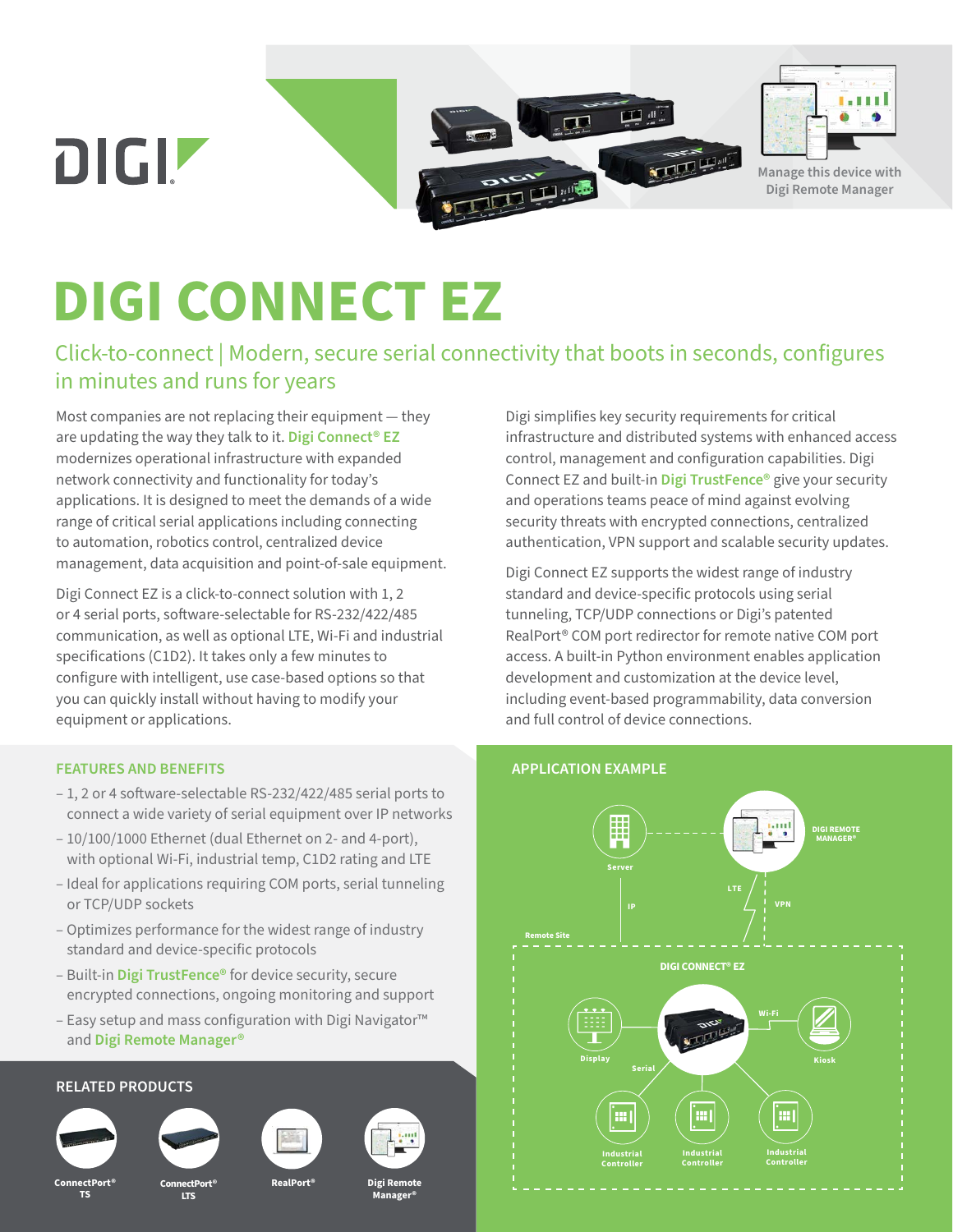### **DIGI NAVIGATOR**



Digi Navigator gives users the ability to discover and configure Digi Connect EZ in minutes. The tool is what makes Digi Connect EZ easy. It allows you to spend your time where it matters most by taking away the hassle of finding devices on a network, configuring the IP address, defining serial ports and connected devices, setting up Digi RealPort and managing passwords.

#### **FEATURES**

- Find and connect to devices on a LAN
- Guide IP address configuration
- Configure Digi Connect EZ for use with Digi RealPort
- Quickly define serial ports and devices associated with ports
- Access the Digi Connect EZ web and command line interface
- Manage passwords easily

## **DIGI REALPORT**

Digi's patented RealPort software provides serial connectivity over IP networks, no matter where the devices reside.

The software is installed directly on the server and allows applications to talk to devices across a network as though the devices were directly attached to the server. In actuality, the devices are connected to a Digi device server or terminal server somewhere on the network.

RealPort is unique among COM port re-directors. It is the only implementation that allows multiple connections to multiple ports over a single TCP/IP connection.

Other implementations require a separate TCP/IP connection for each serial port, adding additional network traffic and congestion. RealPort also provides end-to-end encryption and full hardware flow control, as well as optimizations for packetization, latency and throughput.



# **DIGI REMOTE MANAGER**



Digi Remote Manager is the technology platform that brings networks to the next level, allowing networks — and the people who manage them — to work smarter. With Digi Remote Manager you can transform a multitude of dispersed IoT devices into a dynamic, intelligent network. Now you can easily deploy, monitor and diagnose thousands of mission-critical devices from a single point of command — on your desktop, tablet or phone. All the while, its software-defined security diligently safeguards your entire Digi ecosystem.

#### **CAPABILITIES**

- Activate, monitor and diagnose your mission-critical devices from a single point of command and control — on your desktop or mobile app
- Schedule key operations including firmware updates and file management on a single device or on a group of devices, keeping your network functionality up-to-date and maintaining compliance standards
- Manage edge devices out-of-band via console terminal access
- Keep tabs on device health and connectivity across device deployments of any size
- Create detailed reports and enable real-time alerts for specified conditions
- Integrate device data through open APIs to gain deeper insights and control with third-party applications
- Report and alert on performance statistics, including connection history, signal quality, latency, data usage and packet loss

#### **INFRASTRUCTURE**

- Hosted in a commercial-grade cloud server environment that meets SOC 1<sup>®</sup>, SOC 2<sup>®</sup> and SOC 3® standards
- Superior availability, operating to 99.9% or greater
- Open APIs available to support application development

#### **SECURITY**

- More than 175 security controls in place to protect your data
- Member of the Center for Internet Security® (CIS®)
- Enables compliance with security frameworks like ISO27002, HIPAA, NIST and more
- Earned Skyhigh's CloudTrust™ Program highest rating of Enterprise-Ready

Learn more at **[www.digi.com/digi-remote-manager](https://www.digi.com/digi-remote-manager)**

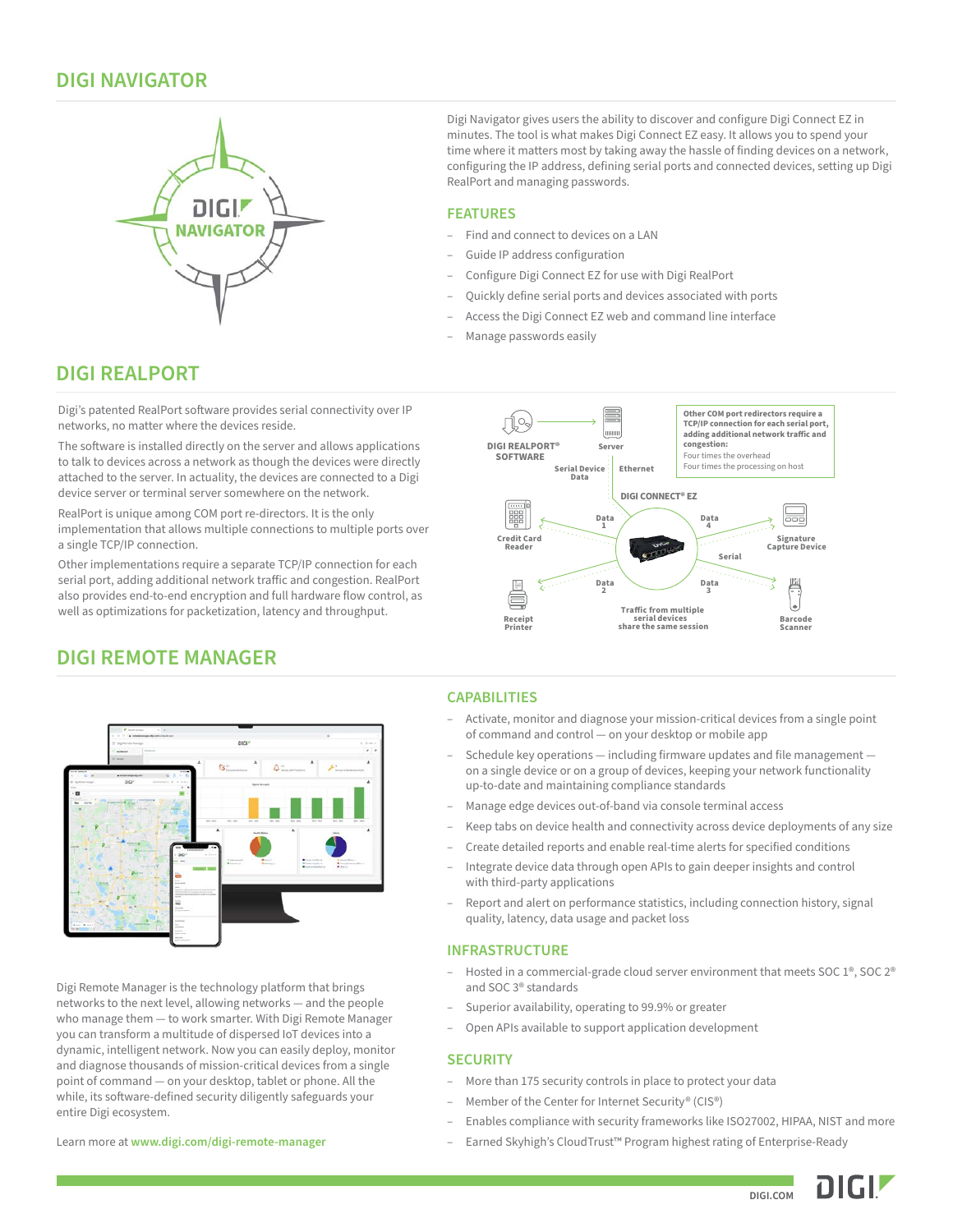| <b>SPECIFICATIONS</b>                                   | <b>DIGI CONNECT EZ</b>                                                                                                                                                                                                               | <b>EZ Mini</b>                                                    | <b>EZ 2</b>                                                                                  | EZ <sub>4</sub>        | EZ <sub>4i</sub> |  |  |
|---------------------------------------------------------|--------------------------------------------------------------------------------------------------------------------------------------------------------------------------------------------------------------------------------------|-------------------------------------------------------------------|----------------------------------------------------------------------------------------------|------------------------|------------------|--|--|
| SOFTWARE AND MANAGEMENT                                 |                                                                                                                                                                                                                                      |                                                                   |                                                                                              |                        |                  |  |  |
| <b>REMOTE MANAGEMENT</b>                                | Digi Remote Manager, SNMP v3 (user installed/<br>managed)                                                                                                                                                                            | $\checkmark$                                                      | $\checkmark$                                                                                 | $\checkmark$           | ✓                |  |  |
| <b>LOCAL MANAGEMENT</b>                                 | Digi Navigator discovery and configuration tool, Web UI<br>(HTTP/HTTPS), CLI (Telnet, SSH)                                                                                                                                           | ✓                                                                 | ✓                                                                                            | ✓                      |                  |  |  |
| <b>MANAGEMENT /</b><br><b>TROUBLESHOOTING TOOLS</b>     | Digi Navigator discovery and configuration tool, FTP<br>client, SCP, protocol analyzer with PCAP for Wireshark,<br>event logging with syslog and SMTP client, NTP/SNTP,<br>Nagios, Intelliflow, iPerf, Dynamic DNS, ping, traceroute | ✓                                                                 | ✓                                                                                            | ✓                      | J                |  |  |
| <b>MEMORY</b><br><b>SECURITY</b>                        |                                                                                                                                                                                                                                      |                                                                   |                                                                                              | 256 MB RAM, 4 GB Flash |                  |  |  |
| <b>AUTHENTICATION</b>                                   | $\checkmark$<br>$\checkmark$<br>TACACS+, LDAP, Enterprise RADIUS                                                                                                                                                                     |                                                                   |                                                                                              |                        | ✓                |  |  |
| <b>ETHERNET</b>                                         |                                                                                                                                                                                                                                      |                                                                   |                                                                                              | $\checkmark$           |                  |  |  |
| <b>PORTS</b>                                            | RJ-45, 10/100/1000 Mbps (auto-sensing)                                                                                                                                                                                               | 1-port                                                            | 2-port                                                                                       | 2-port                 | 2-port           |  |  |
| <b>SERIAL</b>                                           |                                                                                                                                                                                                                                      |                                                                   |                                                                                              |                        |                  |  |  |
| <b>PORTS</b>                                            | RS-232 DTE/RS-422/RS-485 capable, software selectable                                                                                                                                                                                | $(1)$ DB9                                                         | $(2)$ RJ45-10                                                                                | (4) RJ45-10            | (4) RJ45-10      |  |  |
| RS-232 / EIA-232 SERIAL MODES                           | Signal support TXD, RXD, RTS, CTS, DTR, DSR, DCD,<br>RI flow control options: XON/OFF, CTS/RTS, RTS-toggle                                                                                                                           | $\checkmark$                                                      | $\checkmark$                                                                                 | ✓                      | ✓                |  |  |
| RS-422 / EIA 422 SERIAL MODES                           | TX+/-, RX+/-, software termination, pre-delay/post-delay                                                                                                                                                                             | $\checkmark$                                                      | ✓                                                                                            | J                      | ✓                |  |  |
| RS-485 / EIA 485 SERIAL MODES                           | Data+/Data-, software termination, pre-delay/post-delay                                                                                                                                                                              | ✓                                                                 | ✓                                                                                            | ✓                      | ✓                |  |  |
| <b>CELLULAR</b>                                         |                                                                                                                                                                                                                                      |                                                                   |                                                                                              |                        |                  |  |  |
| <b>CERTIFICATIONS</b>                                   | Visit www.digi.com/resources/certifications for latest<br>certifications                                                                                                                                                             |                                                                   |                                                                                              |                        |                  |  |  |
| LTE (G4) WITH DIGI CORE® PLUG-IN<br>LTE MODEM 1002-CMG4 | LTE Cat 4: B1, B2, B3, B4, B5, B7, B8, B12, B13, B18, B19,<br>B20, B25, B26, B38, B40, B41; 3G: B1, B2, B4, B5, B6, B8,<br><b>B19</b>                                                                                                |                                                                   |                                                                                              |                        |                  |  |  |
|                                                         | 2G EDGE / GPRS: 850 / 900 / 1800 / 1900 MHz                                                                                                                                                                                          |                                                                   | When used with Digi CORE plug-in LTE modem                                                   |                        |                  |  |  |
| <b>CONNECTORS</b>                                       | (2) 50 $\Omega$ SMA (center pin: female)                                                                                                                                                                                             |                                                                   |                                                                                              |                        |                  |  |  |
| <b>SIM SLOTS</b>                                        | (2) Mini-SIM (2FF)                                                                                                                                                                                                                   |                                                                   |                                                                                              |                        |                  |  |  |
| <b>SIM SECURITY</b>                                     | Secured in cellular module                                                                                                                                                                                                           |                                                                   |                                                                                              |                        |                  |  |  |
| WI-FI                                                   |                                                                                                                                                                                                                                      |                                                                   |                                                                                              |                        |                  |  |  |
| <b>MODULE</b>                                           | 1 x 1 SISO dual-band 802.11a/b/g/n/ac (2.4 GHz / 5 GHz)                                                                                                                                                                              | ✓                                                                 |                                                                                              |                        |                  |  |  |
| <b>MODES</b>                                            | Client mode and access point mode simultaneously                                                                                                                                                                                     |                                                                   |                                                                                              | ✓                      |                  |  |  |
| <b>CLIENTS</b>                                          | Maximum 10 clients (access point mode: regardless of<br>combination of clients and access points)                                                                                                                                    |                                                                   |                                                                                              |                        |                  |  |  |
| <b>ACCESS POINTS</b>                                    | Maximum 2 access points (access point mode:<br>regardless of combination of clients and access points)                                                                                                                               |                                                                   |                                                                                              | ✓                      |                  |  |  |
| <b>SECURITY</b>                                         | WPA-3/WPA-2 personal, WPA/WPA-2 enterprise                                                                                                                                                                                           | ÷,                                                                | ÷,                                                                                           | J                      |                  |  |  |
| <b>CONNECTORS</b>                                       | (1) 50 $\Omega$ SMA (center pin: male)                                                                                                                                                                                               |                                                                   |                                                                                              | J                      |                  |  |  |
| <b>PHYSICAL</b>                                         |                                                                                                                                                                                                                                      |                                                                   |                                                                                              |                        |                  |  |  |
| DIMENSIONS (L x W x H)                                  |                                                                                                                                                                                                                                      | $13.7 \times 9.5 \times 3$<br>cm (5.39 x 3.74)<br>$x 1.18$ in)    | 19.2 x 13.4 x 3.5 cm (7.56 x 5.28 x 1.38 in)                                                 |                        |                  |  |  |
| <b>PACKAGE DIMENSIONS</b>                               |                                                                                                                                                                                                                                      | $21.4 \times 18.4 \times 6.5$<br>cm (8.43 x 7.24)<br>$x 2.56$ in) | 35.5 x 20.4 x 6.7 cm (13.98 x 8.03 x 2.64 in)                                                |                        |                  |  |  |
| <b>PACKAGE WEIGHT</b>                                   |                                                                                                                                                                                                                                      | $0.6$ kg<br>$(1.32 \, lb)$                                        |                                                                                              | 1.3 kg (2.87 lb)       |                  |  |  |
| <b>STATUS LEDS</b>                                      | Each Ethernet and serial port has two status LEDs                                                                                                                                                                                    | Power, serial                                                     | Power, signal,<br>Power, signal, LTE, Wi-Fi, Ethernet,<br>LTE, Ethernet,<br>serial<br>serial |                        |                  |  |  |

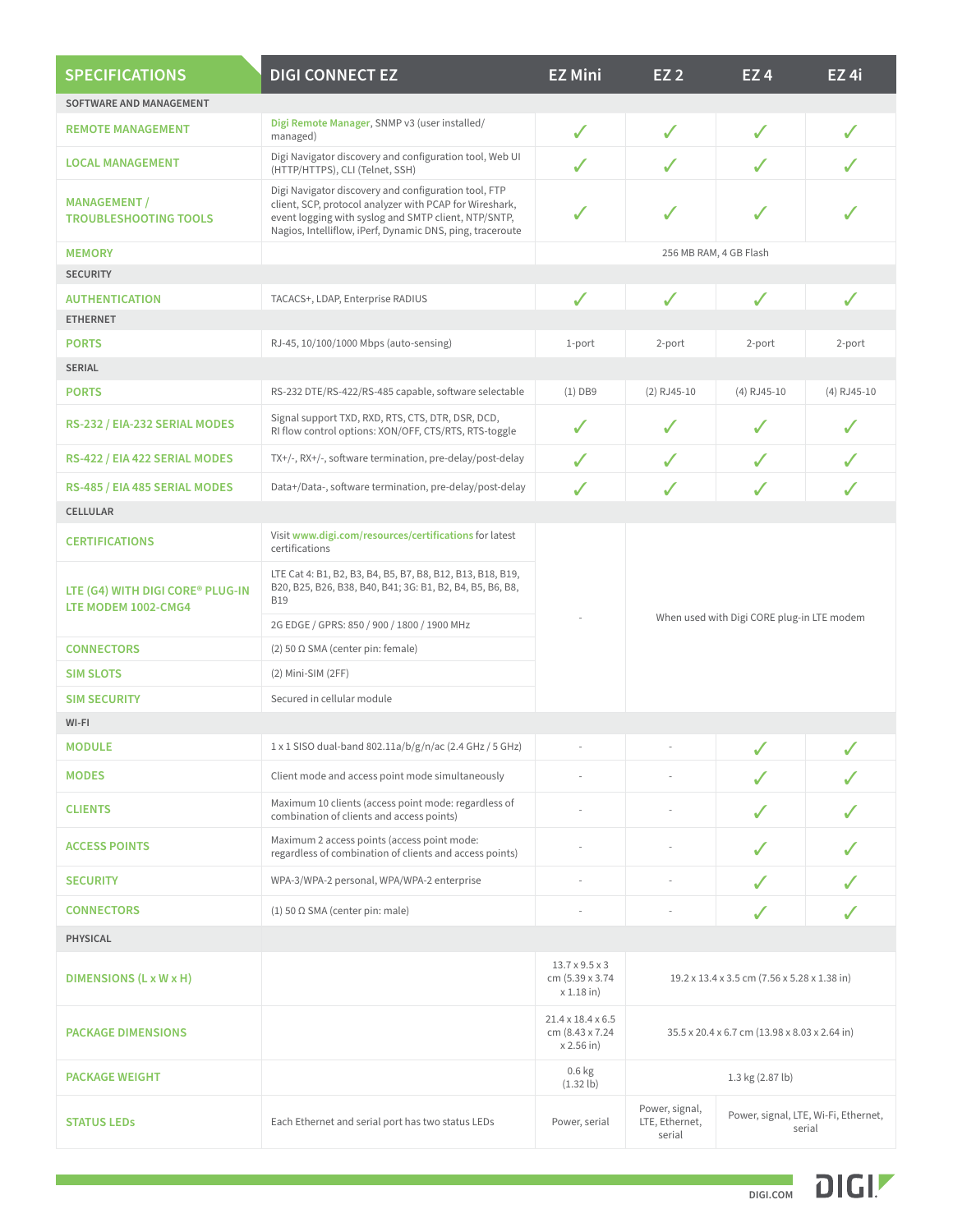| <b>SPECIFICATIONS</b>           | <b>DIGI CONNECT EZ</b>                                                                                                         | <b>EZ Mini</b>                               | EZ <sub>2</sub>                              | EZ <sub>4</sub>                              | $EZ$ 4i                            |
|---------------------------------|--------------------------------------------------------------------------------------------------------------------------------|----------------------------------------------|----------------------------------------------|----------------------------------------------|------------------------------------|
| <b>POWER REQUIREMENTS</b>       |                                                                                                                                |                                              |                                              |                                              |                                    |
| <b>POWER INPUT</b>              | Locking barrel: 9 - 30 VDC, locking 2.1 mm center barrel<br>connector                                                          | $\checkmark$                                 | ✓                                            | ✓                                            |                                    |
|                                 | Phoenix connector: 9 - 30 VDC, Connector: 2-position<br>rewireable plug with securing screws included                          |                                              |                                              |                                              | J                                  |
| <b>POWER CONSUMPTION</b>        | 9 V @ 1.5 A max, 5 W typical with Digi CORE modem,<br>9 V @ 1 A max,<br>4.5 W typical without Digi CORE modem<br>typical 1.7 W |                                              |                                              |                                              |                                    |
| <b>ENVIRONMENTAL</b>            |                                                                                                                                |                                              |                                              |                                              |                                    |
| <b>OPERATING TEMPERATURE</b>    | Standard operating temperature of Connect EZ device                                                                            | $0^\circ$ to 40 $^\circ$ C<br>(32° to 104°F) | $0^\circ$ to 40 $^\circ$ C<br>(32° to 104°F) | $0^\circ$ to 40 $^\circ$ C<br>(32° to 104°F) | -35° to 74° C<br>$(-31° to 165°F)$ |
|                                 | With Digi CORE plug-in LTE modem                                                                                               |                                              | $0^\circ$ to 40 $^\circ$ C<br>(32° to 104°F) | $0^\circ$ to 40 $^\circ$ C<br>(32° to 104°F) | -35° to 70° C<br>(-31° to 158°F)   |
| <b>RELATIVE HUMIDITY</b>        | 5% to 95% (non-condensing)                                                                                                     | ✓                                            | J                                            | J                                            | $\checkmark$                       |
| <b>APPROVALS</b>                |                                                                                                                                |                                              |                                              |                                              |                                    |
| <b>CELLULAR</b>                 | Visit www.digi.com/resources/certifications for latest cellular certifications                                                 |                                              |                                              |                                              |                                    |
| <b>SAFETY</b>                   | IEC62368-1, CB, EN62311                                                                                                        | J                                            | ✓                                            | ✓                                            | J                                  |
| <b>INDUSTRIAL CERTIFICATION</b> | Class 1, Division 2                                                                                                            |                                              |                                              |                                              |                                    |
| <b>ENVIRONMENTAL</b>            | ROH53                                                                                                                          | $\checkmark$                                 | J                                            | √                                            |                                    |
| <b>EMISSIONS / IMMUNITY</b>     | CE; RED; FCC Part 15, Subpart B; ICES-003; AU/NZS<br>CISPR32                                                                   |                                              | $\checkmark$                                 | ✓                                            |                                    |
| <b>WARRANTY</b>                 |                                                                                                                                |                                              |                                              |                                              |                                    |
| <b>PRODUCT WARRANTY</b>         | 5-year for base Connect EZ device, 3-year for Digi CORE plug-in LTE modem                                                      |                                              |                                              |                                              |                                    |

| <b>ENTERPRISE SOFTWARE</b>                        | <b>DESCRIPTION</b>                                                                                                                                                                                                                                                                                                                                                                                              |
|---------------------------------------------------|-----------------------------------------------------------------------------------------------------------------------------------------------------------------------------------------------------------------------------------------------------------------------------------------------------------------------------------------------------------------------------------------------------------------|
| <b>CONNECTIVITY CAPABILITIES</b>                  |                                                                                                                                                                                                                                                                                                                                                                                                                 |
| <b>NETWORK PROTOCOL SUPPORT</b>                   | HTTPS, FTP client, SSL, TLS v1.2, SCP (client and server), SFTP, SMTP client for use by scripts and the command line, SNMP (v2/v3), SSH,<br>remote management via Digi Remote Manager; Protocol analyzer, ability to capture PCAP for use with Wireshark; DynDNS, Dynamic DNS<br>client compatible with BIND9/No-IP/DynDNS; Captive portal, Intelliflow; Nagios, DNS server, NTP server, Multicast, mDNS, IPerf |
| <b>SERIAL AND DATA</b><br><b>PROTOCOL SUPPORT</b> | RealPort, Socket and Autoconnect Socket Connectivity for TCP and Encrypted TCP, SSH, Telnet, UDP, Modbus, Pyserial support via built-<br>in Python interpreter                                                                                                                                                                                                                                                  |
| <b>SECURITY</b>                                   | IP filtering, stateful firewall, custom firewall rules (iptables), address and port translation; TLS 1.2 and above, FIPS 197, open VPN client<br>and server; VPN tunnels; Authentication: RADIUS, TACACS+; certificates; MAC address filtering; VLAN support                                                                                                                                                    |
| <b>VPN</b>                                        | IPsec with IKEv1, IKEv2, NAT Traversal; OpenVPN client and server; GRE VPN tunnels; Cryptology: SHA-1/256/384/512, MDS, RSA; Encryp-<br>tion: 3DES and AES up to 256-bit (CBC mode for IPsec); Diffie Hellman: DH groups 1-32 (CURVE448)                                                                                                                                                                        |
| <b>ROUTING/FAILOVER</b>                           | IP pass-through; NAT, NAPT with IP port forwarding; Ethernet bridging; GRE; Multicast routing; Routing protocols: RIP (v1, v2) OSPF, BGP,<br>IP failover: VRRP; automatic failover; Digi SureLink®                                                                                                                                                                                                              |
| <b>OTHER PROTOCOLS</b>                            | DHCP; dynamic DNS client compatible with No-IP/DynDNS                                                                                                                                                                                                                                                                                                                                                           |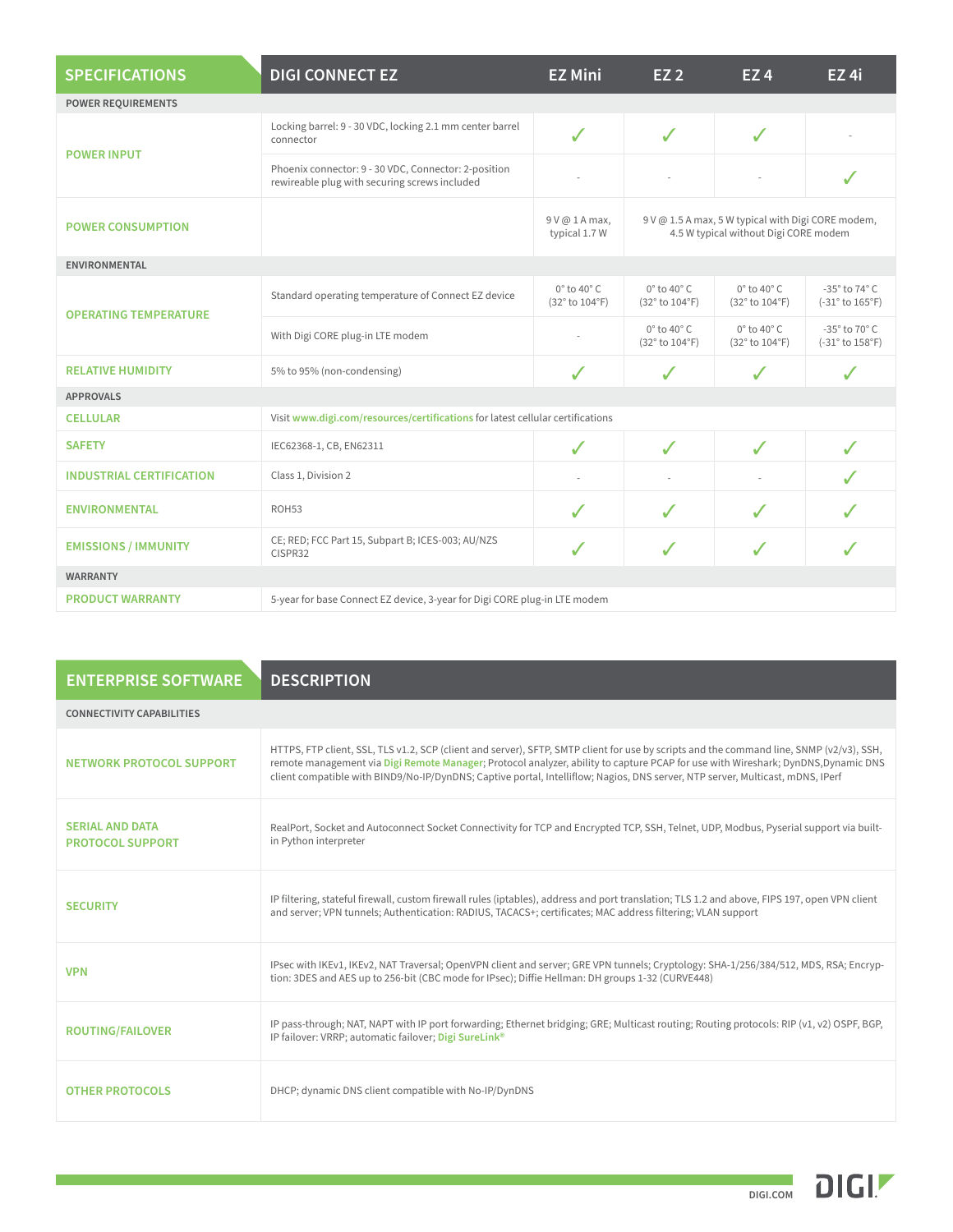# **PRODUCT IMAGES**



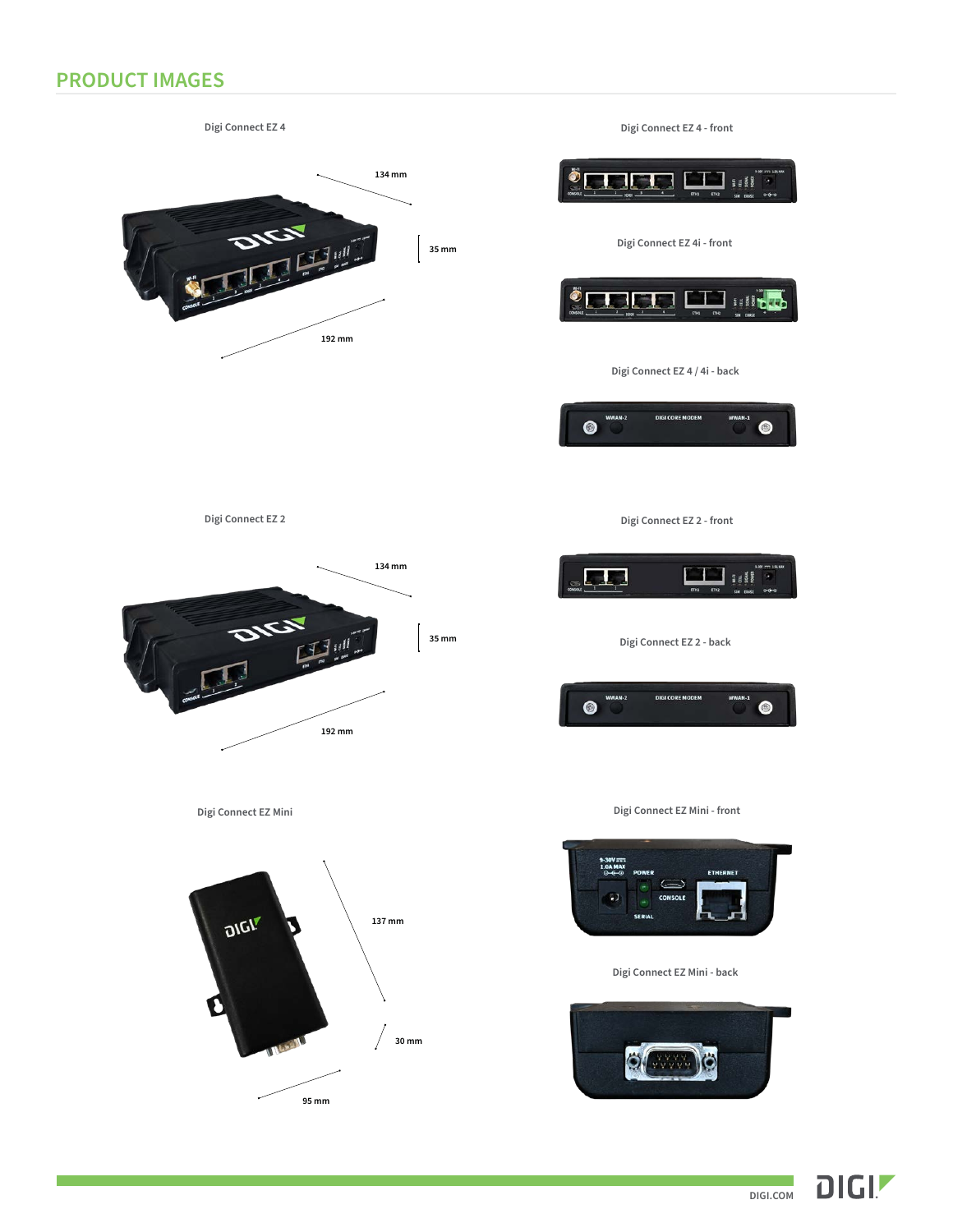| <b>PART NUMBERS</b> | <b>DIGI CONNECT EZ</b>                                                                        |
|---------------------|-----------------------------------------------------------------------------------------------|
| EZ01-MA00-GLB       | Digi Connect EZ Mini - serial server, 1-port, with accessories                                |
| EZ02-CA00-GLB       | Digi Connect EZ 2 - serial server, 2-port with accessories                                    |
| EZ02-CAG4-GLB       | Digi Connect EZ 2 - serial server, 2-port, with LTE and accessories                           |
| EZ04-WA00-GLB       | Digi Connect EZ 4 - serial server, 4-port, with Wi-Fi and accessories                         |
| EZ04-WAG4-GLB       | Digi Connect EZ 4 - serial server, 4-port, with LTE, Wi-Fi and accessories                    |
| EZ04-IA00-EXT       | Digi Connect EZ 4i - serial server, 4-port, industrial-rated, with Wi-Fi and accessories      |
| EZ04-IAG4-EXT       | Digi Connect EZ 4i - serial server, 4-port, industrial-rated, with LTE, Wi-Fi and accessories |

| <b>PART NUMBERS</b> | <b>ACCESSORIES</b>                                                                     |
|---------------------|----------------------------------------------------------------------------------------|
| 1002-CMG4-GLB       | Digi CORE plug-in LTE modem - global LTE Cat 4, 3G/2G fallback                         |
| 76000926            | Antenna - 3G/4G, Multiband 699-2690 MHz, swivel                                        |
| 76002118            | Antenna - dipole, 4G, magnetic mount, 1 meter cable                                    |
| 29000938            | Antenna - whip 2.4 and 5 GHz dipole 5 dBi                                              |
| 24000136            | Power Supply - 12 VDC 3 A wall plug, locking barrel, with tips for US, UK, EU and AU   |
| 76000823            | Power supply - 12 VDC 1.5 A wall plug, locking barrel, with tips for US, UK, EU and AU |
| 76002079            | Power supply - 12 VDC 2.5 A wall plug, with tips for US, UK, EU and AU, extended temp  |
| 76002093            | DIN rail mounting bracket                                                              |
| 76002095            | DIN rail clip, 44 mm wide, with screws                                                 |

| <b>PART NUMBERS</b>     | <b>SERIAL CABLES AND ADAPTERS</b>                                                                  |
|-------------------------|----------------------------------------------------------------------------------------------------|
| <b>CABLE ADAPTERS</b>   |                                                                                                    |
| 76000697                | DB-9F Console Adapter, quantity 4                                                                  |
| 76000698                | DB-25M Console Adapter, quantity 4                                                                 |
| 76000699                | DB-25F Console Adapter, quantity 4                                                                 |
| 76000700                | DB-25M Modem Adapter, quantity 4                                                                   |
| 76000701                | DB-9M Modem Adapter, quantity 4                                                                    |
| <b>CABLES</b>           |                                                                                                    |
| 76000195                | RJ-45 to DB-25 Male Straight, 4 feet                                                               |
| 76000199                | RJ-45 to DB-25 Female Straight, 4 feet                                                             |
| 76000201                | RJ-45 to DB-9 Female Straight, 4 feet                                                              |
| 76000238                | RJ-45 to DB-25 Male Crossover, 4 feet                                                              |
| 76000240                | RJ-45 to DB-9 Male Straight, 4 feet                                                                |
| 76000264                | RJ-45 to DB-9 Male Crossover, 4 feet                                                               |
| 76000631                | RJ-45 to RJ-45 for Sun Netra/Cisco, 6 feet                                                         |
| 76000645                | RJ-45 to DB-9 Female Crossover, 4 feet                                                             |
| <b>SPECIALTY CABLES</b> |                                                                                                    |
| 76000723                | Connects screw terminal EIA 422/485 devices to Digi MEI products that have 10-pin RJ-45 connectors |